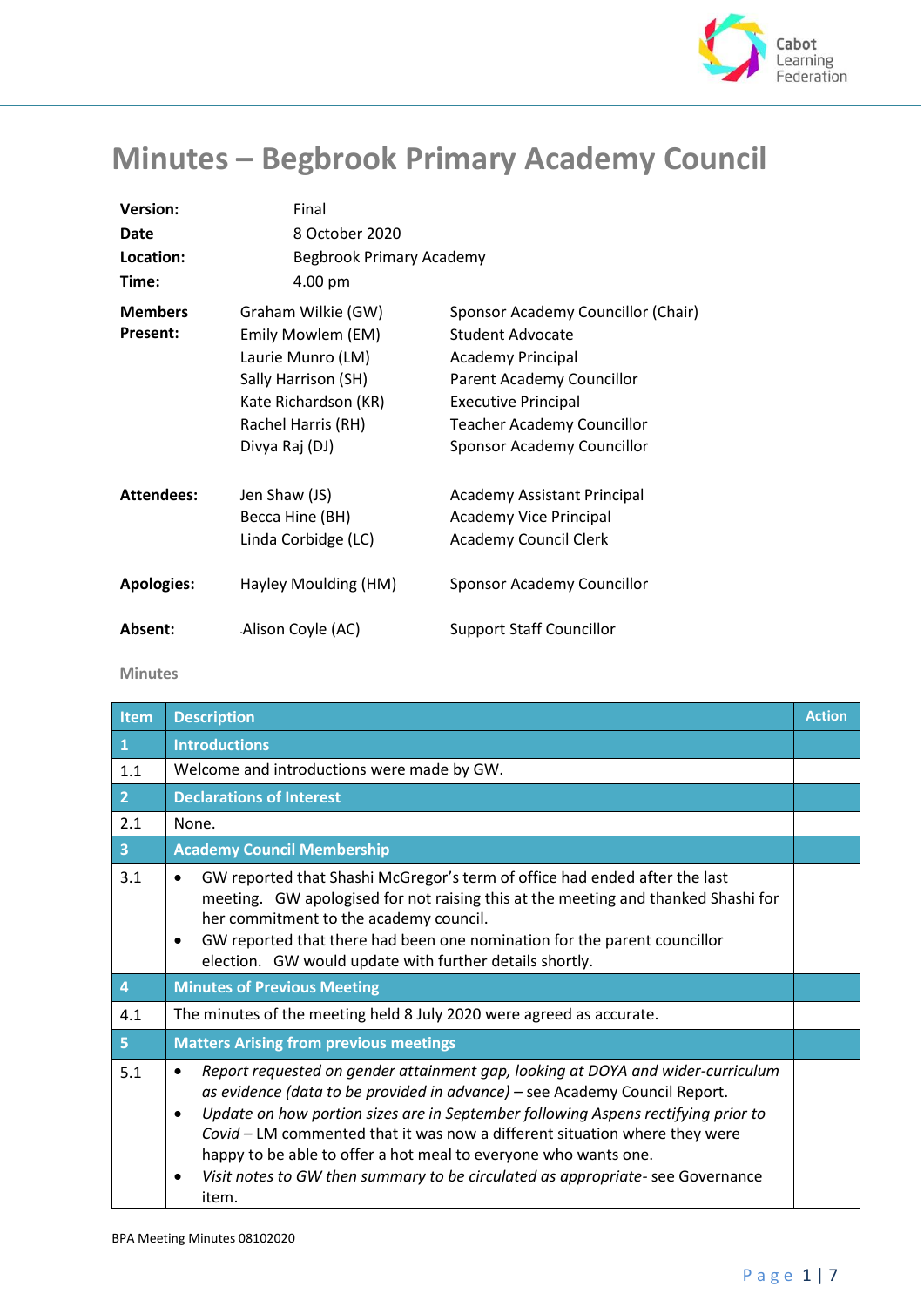

| <b>Item</b>    | <b>Description</b>                                                                                                                                                                                                                                                                                                                                                                                                                                                                                                                                                                                                                                                                                                                                                                                                                                                                                                                                                                                                                                                                                                                                                                                                                                                                                                                                                                                                                                          | <b>Action</b>           |
|----------------|-------------------------------------------------------------------------------------------------------------------------------------------------------------------------------------------------------------------------------------------------------------------------------------------------------------------------------------------------------------------------------------------------------------------------------------------------------------------------------------------------------------------------------------------------------------------------------------------------------------------------------------------------------------------------------------------------------------------------------------------------------------------------------------------------------------------------------------------------------------------------------------------------------------------------------------------------------------------------------------------------------------------------------------------------------------------------------------------------------------------------------------------------------------------------------------------------------------------------------------------------------------------------------------------------------------------------------------------------------------------------------------------------------------------------------------------------------------|-------------------------|
|                | GW/LM to update Risk Register by email - GW said the register was now updated<br>$\bullet$<br>following a meeting with BC/LM. Register would be uploaded to Teams.<br>Academy Council immersion date to be arranged, taken forward to September - GW<br>$\bullet$<br>will arrange date and agenda for mid-November. ACTION: Councillors to advise<br>LM what they want to see during the day (curriculum?) ACTION: GW will arrange<br>date and agenda for mid November.<br>Councillor training - Governance Training Module to be completed by all councillors<br>$\bullet$<br>by the end of October. ACTION: LC will circulate details again. Governance<br>Training Module to be completed by all councillors by the end of October.<br><b>Completed Actions</b><br>Curriculum statement to be updated on website - LM confirmed this had been<br>$\bullet$<br>updated. Councillors commented that the website was looking much better now.<br>LM to share draft AIP before end of Term 6.<br>$\bullet$<br>LC to feed back suggestion from councillors on language in CLF Exclusions Policy re<br>$\bullet$<br>he/she, suggest change to 'they'.                                                                                                                                                                                                                                                                                                          | All<br><b>GW</b><br>All |
| 6 <sup>1</sup> | <b>Pupil Voice / Student Advocate</b>                                                                                                                                                                                                                                                                                                                                                                                                                                                                                                                                                                                                                                                                                                                                                                                                                                                                                                                                                                                                                                                                                                                                                                                                                                                                                                                                                                                                                       |                         |
| 6.1            | EM shared a video of children giving their views on how things are in school, their<br>concerns and what they are looking forward to.<br>Councillors asked if EM thought children were positive about their return.<br>EM.<br>said they were; staff were trying to be creative to put magic into learning, lovely<br>things happening, children seem so happy. Remaining with their friends from last<br>year has helped them cope with other changes.<br>Councillors asked how Pupil Voice was working now.<br>EM said it was different<br>$\bullet$<br>this year as it was not possible to have a full council together as previously. LM<br>said it was likely that EM could go into classes virtually and pose questions for the<br>class to be discussing.<br>Councillors asked if there would be a pupil survey this year.<br>LM said the issue<br>٠<br>was there were only 30 laptops and 600 children; it was difficult having the time to<br>do it. They would need to find another way to deliver it to the youngest children<br>without using a mouse pad.<br><b>Councillors asked what the children would be discussing next.</b> LM said they<br>$\bullet$<br>would be asking for children's voice around the education they are receiving.<br>Councillors thanked EM for the video, commenting that it represented pupil voice<br>$\bullet$<br>very succinctly. ACTION: Councillors asked for their thanks to be passed onto the<br>children. | <b>EM</b>               |
| $\overline{7}$ | <b>Academy Council Report</b>                                                                                                                                                                                                                                                                                                                                                                                                                                                                                                                                                                                                                                                                                                                                                                                                                                                                                                                                                                                                                                                                                                                                                                                                                                                                                                                                                                                                                               |                         |
| 7.1            | <b>Full Opening Risk Assessment</b><br>The Full Opening Risk Assessment had been shared.<br>Councillors commented that they were happy with the risk assessment.<br>$\bullet$<br>Councillors asked how the school was managing the risk for shielding members of<br>$\bullet$<br>staff and if there were individual risk assessments. LM explained that each<br>member of staff had to complete an individual risk assessment before being able to<br>return to work. One member of staff had chosen not to return.<br>Councillors asked what measures were in place for vulnerable staff.<br><b>LM</b><br>٠<br>explained the availability of face masks and the ability not to do certain activities.<br>Measures were the same as other staff but with more vigilance; control measures                                                                                                                                                                                                                                                                                                                                                                                                                                                                                                                                                                                                                                                                   |                         |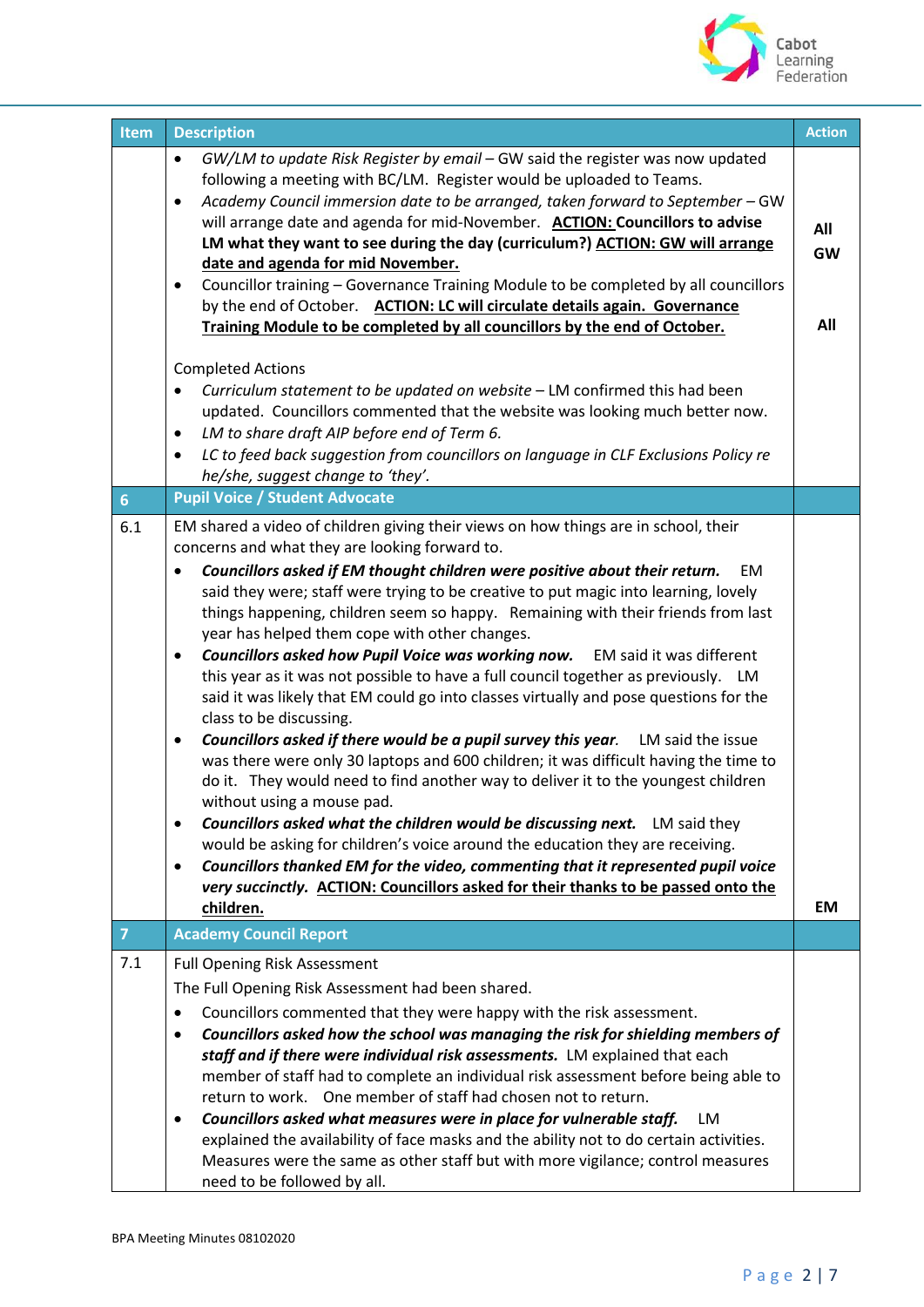

| <b>Item</b> | <b>Description</b>                                                                                                                                                                                                                                                                                                                                                                                                                                                                                                                                                                                                                                                                                                                                                                                                                                                                                                                                                                                                                                                                                                                                                                                                                                                                                                                                               | <b>Action</b> |
|-------------|------------------------------------------------------------------------------------------------------------------------------------------------------------------------------------------------------------------------------------------------------------------------------------------------------------------------------------------------------------------------------------------------------------------------------------------------------------------------------------------------------------------------------------------------------------------------------------------------------------------------------------------------------------------------------------------------------------------------------------------------------------------------------------------------------------------------------------------------------------------------------------------------------------------------------------------------------------------------------------------------------------------------------------------------------------------------------------------------------------------------------------------------------------------------------------------------------------------------------------------------------------------------------------------------------------------------------------------------------------------|---------------|
|             | Councillors asked if there were any areas of compromise in the risk assessment or<br>that LM felt uncomfortable with. LM said it had been necessary to manage the<br>spaces they have as it was not possible to have a one way system. Cleaning as you<br>go and hand hygiene was not an issue.  Mask wearing would depend on what local<br>levels of infection rates are in Bristol.<br><b>Councillors asked if extra cleaners had been employed.</b> LM said the cleaning staff<br>$\bullet$<br>were working similar to previously; the main body of extra cleaning was falling on<br>the whole school community to keep their own spaces clean. Councillors<br>questioned if there was extra funding for cleaning from the DfE.<br>LM said extra<br>cleaning had been funded centrally but they hadn't always seen that in school.<br>Councillors asked if LM had taken up the issue again with the central team.<br>LM<br>said it had been raised again; the new Operations Manager would be starting<br>shortly and would raise again. Councillors recognised that it was a difficult time to<br>be without an Operations Manager.<br>SH (parent councillor), fed back that the school had communicated well with<br>$\bullet$<br>parents.<br>Councillors thanked the team for being well organised, commenting on the calm<br>$\bullet$<br>feel in school. |               |
| 7.2         | AIP<br>LM briefed councillors on elements of the AIP.<br>Experts (groups) will cover reading, including phonics; early years, mastery mindset;<br>$\bullet$<br>emotional intelligence and developing fluency through engaging practice.<br>Empowering teachers for shared leadership of the key curriculum. The CLF<br>$\bullet$<br>curriculum is already designed to support all children in the context of a knowledge<br>rich curriculum.<br><b>Councillors asked what the evidence of impact would be.</b> LM said to meet the<br>$\bullet$<br>needs of the lowest 20%; understanding of children's emotional welfare and<br>wellbeing and to what extent we are having to support children.  Outcomes in<br>particular subject areas, recognising that the way we cover our curriculum supports<br>English, Reading, Writing and Maths. GW commented that councillor visits could<br>follow the outcomes and progression throughout the year.                                                                                                                                                                                                                                                                                                                                                                                                               |               |
| 8           | <b>Quality of Education</b>                                                                                                                                                                                                                                                                                                                                                                                                                                                                                                                                                                                                                                                                                                                                                                                                                                                                                                                                                                                                                                                                                                                                                                                                                                                                                                                                      |               |
| 8.1         | Discussion took place on what a recovery curriculum would look like; councillors were<br>reassured to hear reassurance that the CLF curriculum would help recovery by<br>diminishing disadvantaged differences; whilst ensuring we are providing the 'sparkle'.<br>Councillors asked if, based on the first month, LM was confident it seems to be a<br>good approach. LM commented that, where fully committed those areas have<br>been seeing high quality outcomes e.g. stunning writing in Year 6. Both BC and RH<br>commented on the high standard of writing in Years 5 and 6. Results were due to<br>how units were structured 'it doesn't feel as if the children have had 6 months off -<br>it had been a good first term'. EM echoed the comments.<br>Councillors asked what actions were in place to support children not attending.<br>$\bullet$<br>LM said there were limited instances of absence so far due to the pandemic; a<br>tiered system is in place to respond to children's Covid related absence depending<br>on the situation. Distance learning was hosted on a website; the challenge was<br>supporting children to access the learning and keep engaged whilst not being in<br>school.                                                                                                                                              |               |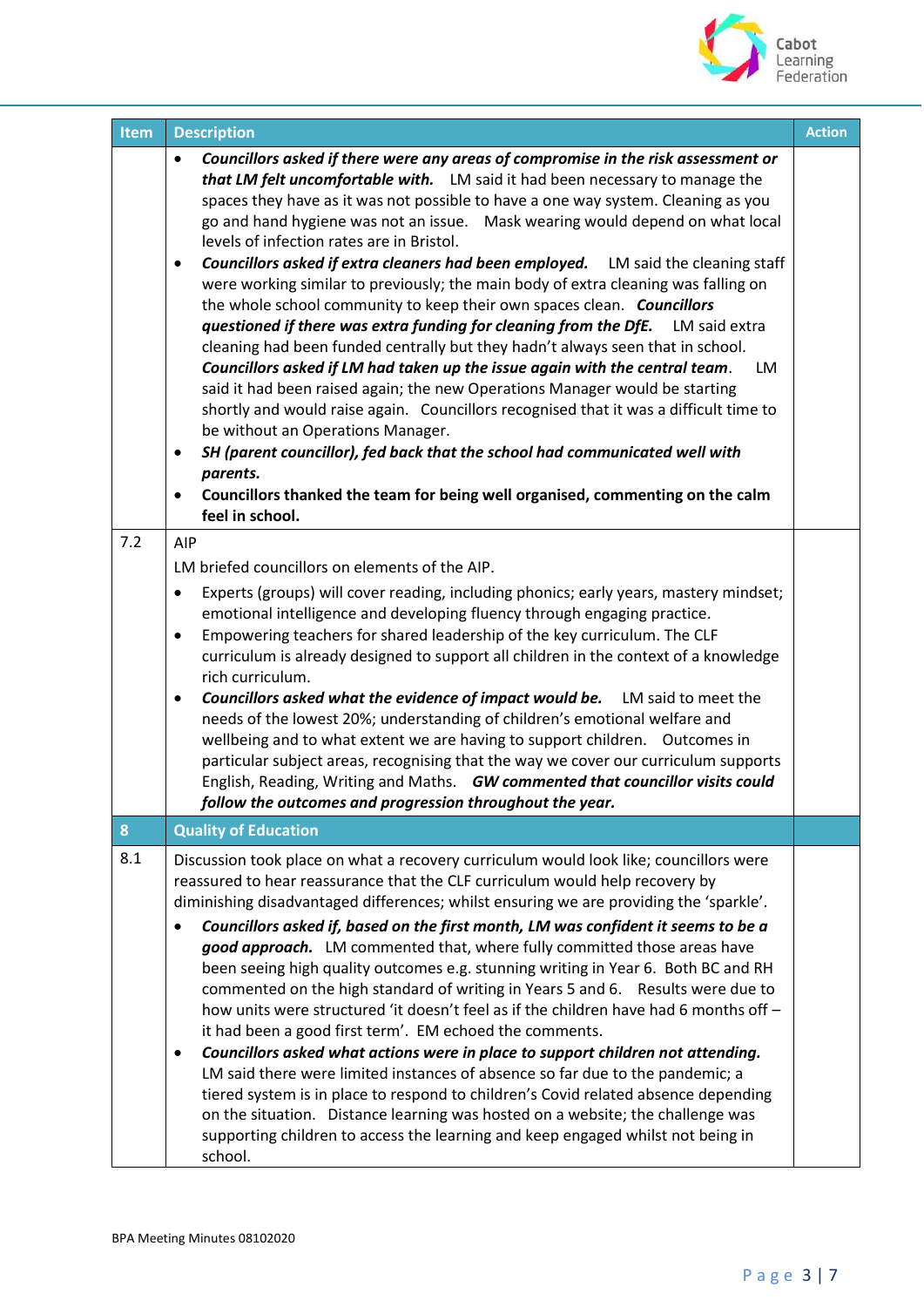

| <b>Item</b>    | <b>Description</b>                                                                                                                                                                                                                                                                                                                                                                                                                                                                                                                                                                                                                                                                                                                                                                                                                                                                                                                                                                                                                                                                                                                                                                                                                                                                                                                                                                                                                                                                                                                                                                                                                                                                                                                                                                                                                                                                                                                                                                                                                                                                                                                                                                                                                                                                                                                           | <b>Action</b> |
|----------------|----------------------------------------------------------------------------------------------------------------------------------------------------------------------------------------------------------------------------------------------------------------------------------------------------------------------------------------------------------------------------------------------------------------------------------------------------------------------------------------------------------------------------------------------------------------------------------------------------------------------------------------------------------------------------------------------------------------------------------------------------------------------------------------------------------------------------------------------------------------------------------------------------------------------------------------------------------------------------------------------------------------------------------------------------------------------------------------------------------------------------------------------------------------------------------------------------------------------------------------------------------------------------------------------------------------------------------------------------------------------------------------------------------------------------------------------------------------------------------------------------------------------------------------------------------------------------------------------------------------------------------------------------------------------------------------------------------------------------------------------------------------------------------------------------------------------------------------------------------------------------------------------------------------------------------------------------------------------------------------------------------------------------------------------------------------------------------------------------------------------------------------------------------------------------------------------------------------------------------------------------------------------------------------------------------------------------------------------|---------------|
|                | Councillors asked if plans were sustainable. LM said longer term plans were likely<br>to change, for example to take into account the challenges of a teacher being<br>absent from class and unable to deliver distance learning if necessary.                                                                                                                                                                                                                                                                                                                                                                                                                                                                                                                                                                                                                                                                                                                                                                                                                                                                                                                                                                                                                                                                                                                                                                                                                                                                                                                                                                                                                                                                                                                                                                                                                                                                                                                                                                                                                                                                                                                                                                                                                                                                                               |               |
| 9 <sup>°</sup> | <b>Achievements and Standards</b>                                                                                                                                                                                                                                                                                                                                                                                                                                                                                                                                                                                                                                                                                                                                                                                                                                                                                                                                                                                                                                                                                                                                                                                                                                                                                                                                                                                                                                                                                                                                                                                                                                                                                                                                                                                                                                                                                                                                                                                                                                                                                                                                                                                                                                                                                                            |               |
| 9.1            | <b>Student Outcomes</b><br>LM referred to headline figures in the report which demonstrated the school was in a<br>good place. Blackbox data based on teacher assessments showed around 82% were at<br>the expected standard in Reading, Writing and Maths Combined. Individual subjects<br>and progress figures had also been shared.<br>Councillors commented on the significant improvement from last year's 65%.<br>LM<br>said that, although they were projections, the results were expected; it was<br>confirmation that we were on the right track.<br>Councillors asked for data on boys which was a trail last year. LM said boys<br>٠<br>Combined was around 79%; there was still a gap between boys and girls however it<br>more helpful to think about the gap between national average and focus on<br>improvement for all.<br>Councillors asked what Year 6 felt about exams going ahead this year. LM said<br>$\bullet$<br>the attitude of children was really positive. The school had been creative about<br>providing solutions around some of the things they could not do this term, such as<br>grouping children for reading rather than adults listening to children to read.<br>Mock assessments had been positive so far.<br>Regarding the curriculum, councillors asked staff present if it felt as though<br>٠<br>children had missed six months of the previous year. BC explained that some<br>areas would need repeating; maths looked worrying, actions would include a<br>reading focus to support maths. Reading progress was supported by the scaled<br>score. A Year 2 Phonics assessment would take place this November in Year 2 to<br>replace the Year 1 assessment - children would be able to re-sit in the summer if<br>they don't pass in November. EM added that it looks promising, children had been<br>re-screened this week following intensive teaching around specific gaps, with<br>around 90% pass rate. Councillors asked what the pass rate was last year, LM<br>responded in the 70s. LM commented that it was testament to the quality of<br>provision the Year 1 team delivered the year before as well as the excellent<br>approach taken since we returned. LM was confident there is a much more secure<br>system in place now following progress in that area over last 3 years. |               |
| 9.2            | Attendance<br>LM highlighted attendance data from the report.<br>Discussion followed on the reasons for attendance being down by 1.5 to 2% on<br>$\bullet$<br>comparable points to the previous year (COVID-19 absence was not included in<br>official figures). Reasons included children catching colds mixing at school; some<br>were out for various reasons related to Covid and families were more wary of<br>coughs and colds. Comparison across CLF demonstrates similar across other<br>schools.<br>GW commented that a lot of effort had been made in welcoming the children back<br>and good communication with families. Councillors asked if there were any<br>concerns around those children who were not attending due to families feeling<br>LM said there were very few; BH said far more of the children from<br>nervous.<br>vulnerable families had been in school due to the good relationships Zoe had built<br>up over the last 6 months.                                                                                                                                                                                                                                                                                                                                                                                                                                                                                                                                                                                                                                                                                                                                                                                                                                                                                                                                                                                                                                                                                                                                                                                                                                                                                                                                                                              |               |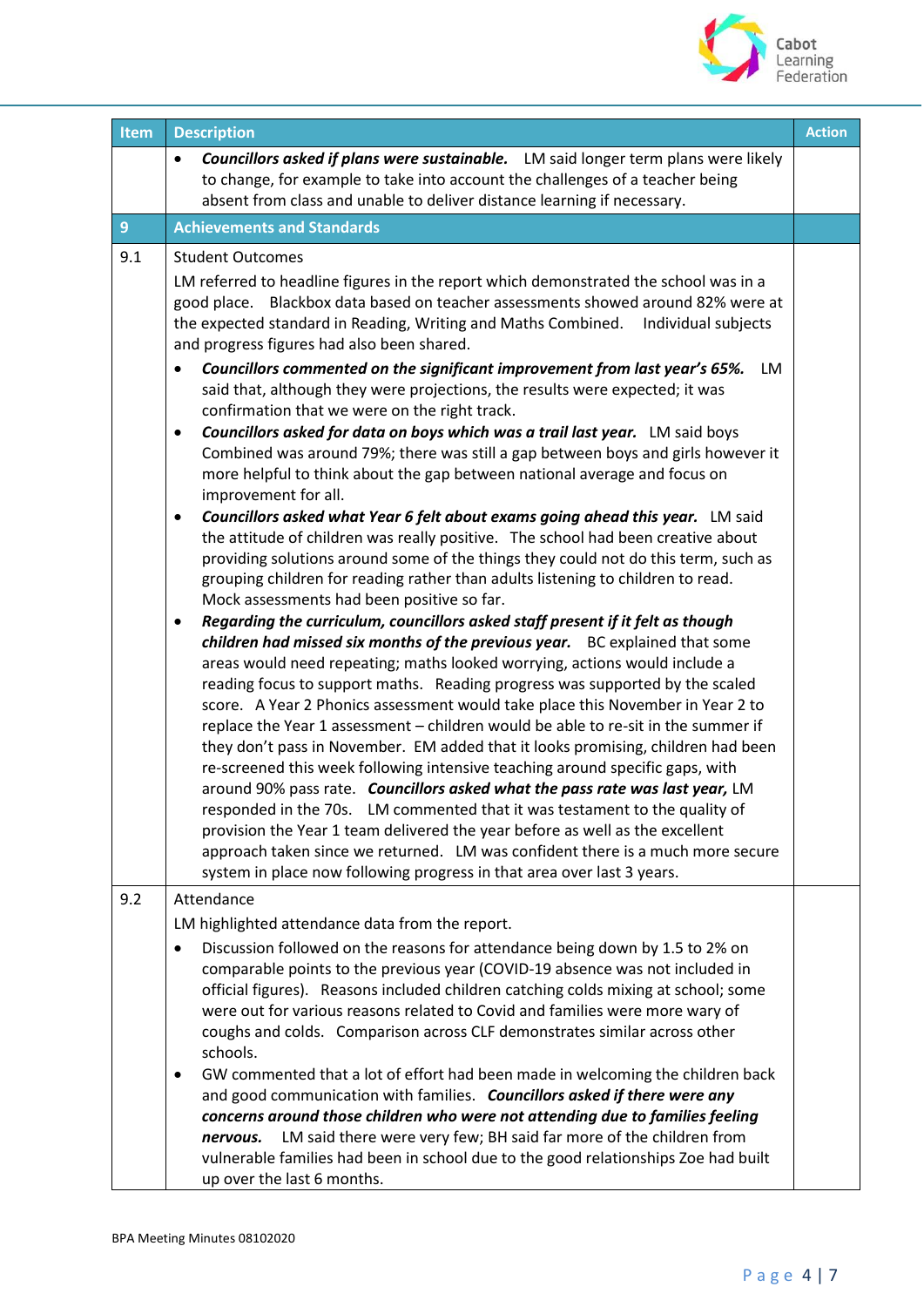

| Item | <b>Description</b>                                                                                                                                                                                                                                                                                                                                                                                                                                                                                                                                                                                                                                                                                                                                                                                                                                                                                                                                                                                                                                                                                                                      | <b>Action</b> |
|------|-----------------------------------------------------------------------------------------------------------------------------------------------------------------------------------------------------------------------------------------------------------------------------------------------------------------------------------------------------------------------------------------------------------------------------------------------------------------------------------------------------------------------------------------------------------------------------------------------------------------------------------------------------------------------------------------------------------------------------------------------------------------------------------------------------------------------------------------------------------------------------------------------------------------------------------------------------------------------------------------------------------------------------------------------------------------------------------------------------------------------------------------|---------------|
|      | Councillors asked what the attendance was for those children considered most<br>$\bullet$<br>vulnerable over the summer. LM said that in general most children considered<br>most at risk were in school. KR explained that she was always involved in the<br>process if families approached the school wishing to home educate; this would<br>depend on the needs of the child as it was not always the right move for vulnerable<br>families shielding.                                                                                                                                                                                                                                                                                                                                                                                                                                                                                                                                                                                                                                                                               |               |
| 9.3  | LM reported that following the recent Academy Review Visit (ARV), recommended<br>areas of focus were children with SEMH needs, reading and COVID-19 risk assessments<br>generally. LM had fed back to GM at the end of the visit.<br>Councillors asked how confident LM was that actions could be delivered in a short<br>time. LM explained the actions for reading in the Early Years group would link play<br>and text with related books being put in the area.  The reading spine was a bigger<br>piece of work involving investment in books to develop love of reading. Other<br>actions would support the end of year milestones fundamental to children being<br>successful later in the school.  These areas are included in performance<br>management to ensure that the actions are implemented.                                                                                                                                                                                                                                                                                                                            |               |
| 9.4  | Behaviour<br>LM reported there had been no exclusions; this was a result of the hard work prior to<br>children returning to support with their behaviour and reconnect with school.<br>Councillors asked if there had been any children who were close to exclusion due<br>to bubble breaches. LM said there had been no cases of children behaving<br>intentionally recklessly. They were ensuring they support some children who were<br>finding the school day challenging generally.<br>SH fed back on the really good support her children had received to settle back<br>into school. This had included a bespoke visit, postcard, video tours and informal<br>videos from teachers. Following conversations with other parents, SH<br>encouraged the school to provide more videos with teachers sharing learning, and<br>flag published videos to new parents. EM said that she would shortly be trialling a<br>stream of a live showcase. Councillors asked how many families did not give<br>permission to film their children. LM responded that it was not many; care was<br>taken to ensure they were not part of filming. |               |
| 9.5  | Pupil Premium Plan<br>GW (Pupil Premium Link) commented on the improvement to the PP gap compared to<br>the previous year, which was also good compared to national.<br>LM commented that one of the trails last year was achievement for BAME children<br>which was shown in three ways in the report. 95% achieved expected standard in<br>Reading, Writing and Mathematics. Prior high attainers, middle attainers and<br>children who were lower at KS1 achieved assessments of 77% on leaving the school.<br>Councillors asked what had resulted in the significant progression. LM said it was<br>a result of work around the curriculum together with PIXL work finding the gap.<br>LM highlighted the trail relating to Pupil Premium girls; assessments showed PP girls<br>$\bullet$<br>achievement at 92%, therefore the trail appears to have been a one year anomaly.<br><b>ACTION: Pupil Premium Plan to be brought to next meeting.</b>                                                                                                                                                                                   | LM            |
| 9.6  | Annual CiC Report taken forward. ACTION: CiC Annual Report on next agenda.                                                                                                                                                                                                                                                                                                                                                                                                                                                                                                                                                                                                                                                                                                                                                                                                                                                                                                                                                                                                                                                              | <b>LM</b>     |
| 10   | <b>Safeguarding</b>                                                                                                                                                                                                                                                                                                                                                                                                                                                                                                                                                                                                                                                                                                                                                                                                                                                                                                                                                                                                                                                                                                                     |               |
| 10.1 | LM had shared the Safeguarding Annual Report. LM commented that compared to<br>available data the higher number of domestic violence incidents reported were in line<br>with other settings. It had been a challenge to support families whilst children were not                                                                                                                                                                                                                                                                                                                                                                                                                                                                                                                                                                                                                                                                                                                                                                                                                                                                       |               |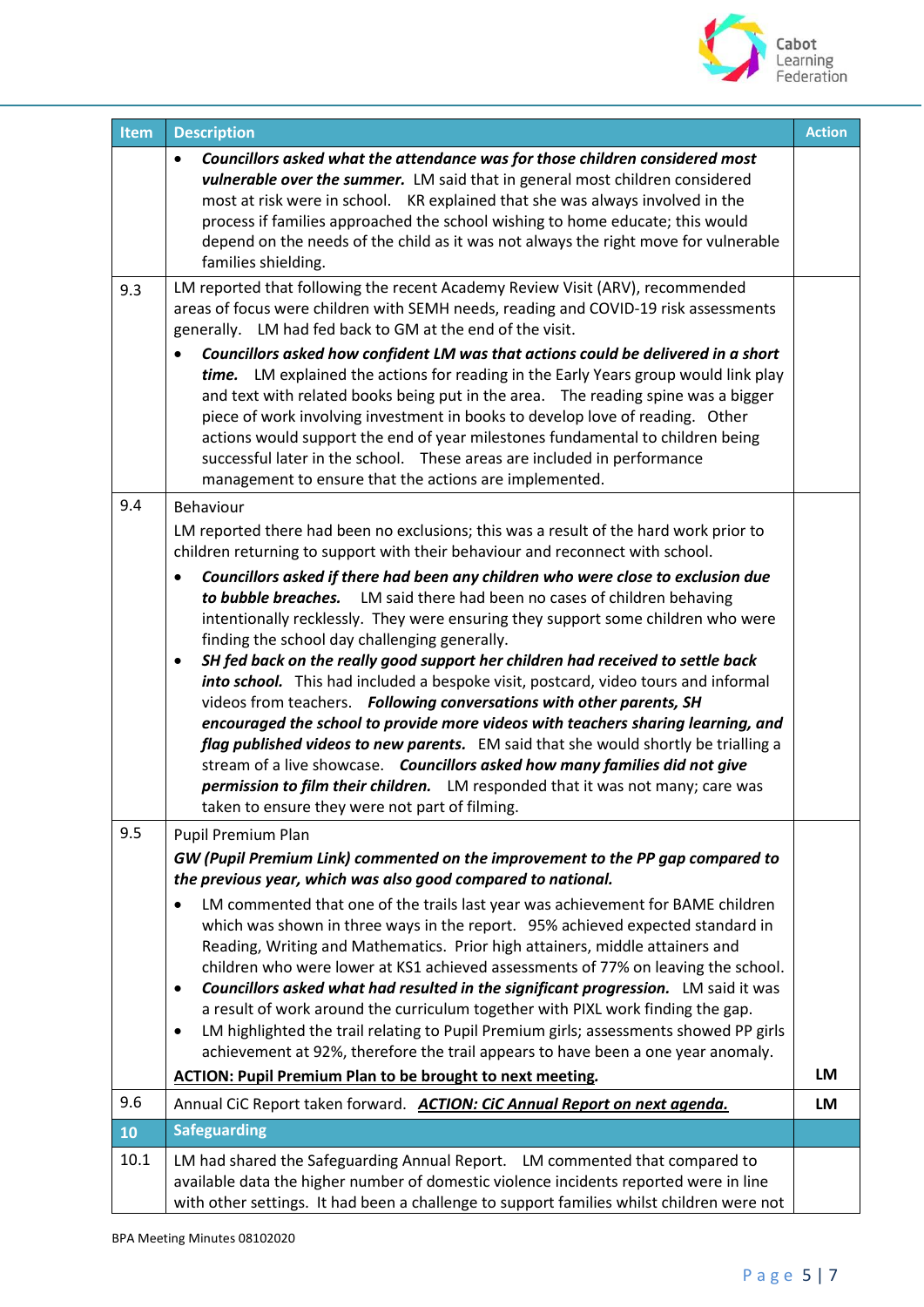

| Item | <b>Description</b>                                                                                                                                                             | <b>Action</b> |
|------|--------------------------------------------------------------------------------------------------------------------------------------------------------------------------------|---------------|
|      | in the building although a positive had been the opportunity to develop close                                                                                                  |               |
|      | relationships with more vulnerable families.                                                                                                                                   |               |
|      | Councillors asked why the number of bullying incidents seemed low. LM<br>explained that dealing with genuine bullying was quite a formal process, as set out                   |               |
|      | in the behaviour policy. Bullying incidents were relatively rare but children do fall                                                                                          |               |
|      | out. Incidents may also have reduced due to a shift in how we categorise.                                                                                                      |               |
| 11   | <b>Finance, Health &amp; Safety &amp; Estates</b>                                                                                                                              |               |
| 11.1 | Finance                                                                                                                                                                        |               |
|      | LM reported that although the budget was previously relatively healthy, there was                                                                                              |               |
|      | reduced income as a result of lack of income now from wraparound care or lettings.<br>The school were awaiting a response from the Trust regarding the reduced income.         |               |
|      | <b>Councillors asked if the Catch Up funding would help.</b> LM explained the funding                                                                                          |               |
|      | would be used to directly support catch up work by providing a class based teacher to                                                                                          |               |
|      | support children for 1:1 intervention. In addition there was the possibility of having a                                                                                       |               |
|      | Teach First mentor with the government subsiding their salary; high quality first<br>teaching had the highest impact on supporting children. Some of the funding was           |               |
|      | covering release time for leaders to work with teachers to improve practice as much as                                                                                         |               |
|      | previously.                                                                                                                                                                    |               |
| 11.2 | Health & Safety                                                                                                                                                                |               |
|      | See Full Opening Risk Assessment item.<br>٠                                                                                                                                    |               |
| 11.3 | <b>Risk Register</b>                                                                                                                                                           |               |
|      | It was noted this had been updated by LM/GW. ACTION: LM would share the                                                                                                        | LM            |
|      | updated Risk Register in Teams.                                                                                                                                                |               |
|      |                                                                                                                                                                                |               |
| 12   | <b>Staffing and Wellbeing</b>                                                                                                                                                  |               |
| 12.1 | <b>Staff Wellbeing</b>                                                                                                                                                         |               |
|      | Councillors asked how staff were coping with the extra work as a result of the<br>extra measures and routines.                                                                 |               |
|      | EM commented that it was tiring at first, although<br>was better now that routines are established. Councillors asked if it was                                                |               |
|      | EM said it was; staff were pleased that SLT had made adjustments<br>sustainable.                                                                                               |               |
|      | following feedback from staff. LM commented that the Principal team were trying                                                                                                |               |
|      | hard to remove stresses wherever possible.<br>$\bullet$                                                                                                                        |               |
|      | Councillors challenged the lack of time for staff, asking how they were supported<br>to find time to focus on planning etc. LM said they were supporting staff as much         |               |
|      | as possible as leaders recognise that it's a challenge. The risk assessment was                                                                                                |               |
|      | about supporting staff wellbeing.                                                                                                                                              |               |
|      | Councillors questioned what was being done to support the number of children<br>$\bullet$<br>who should be in specialist placements, asking if councillors could help. LM said |               |
|      | the school have to keep fighting for the children's rights whilst trying to support the                                                                                        |               |
|      | children with more complex needs as far as is possible; it doesn't feel that it will be                                                                                        |               |
|      | solved in the short term. KR explained how hard the situation is within LAs and the                                                                                            |               |
|      | challenges of applying for top-up funding. SH said that she would write a letter to<br>the council re the necessity of providing more funding for the school as timescales     |               |
|      | of children getting everything they need is not good enough. ACTION: SEN to be                                                                                                 | LM            |
|      | item on next agenda.                                                                                                                                                           |               |
| 12.2 | <b>Staffing</b>                                                                                                                                                                |               |
| 13   | Councillors noted the staffing update in the report.<br><b>Policies</b>                                                                                                        |               |